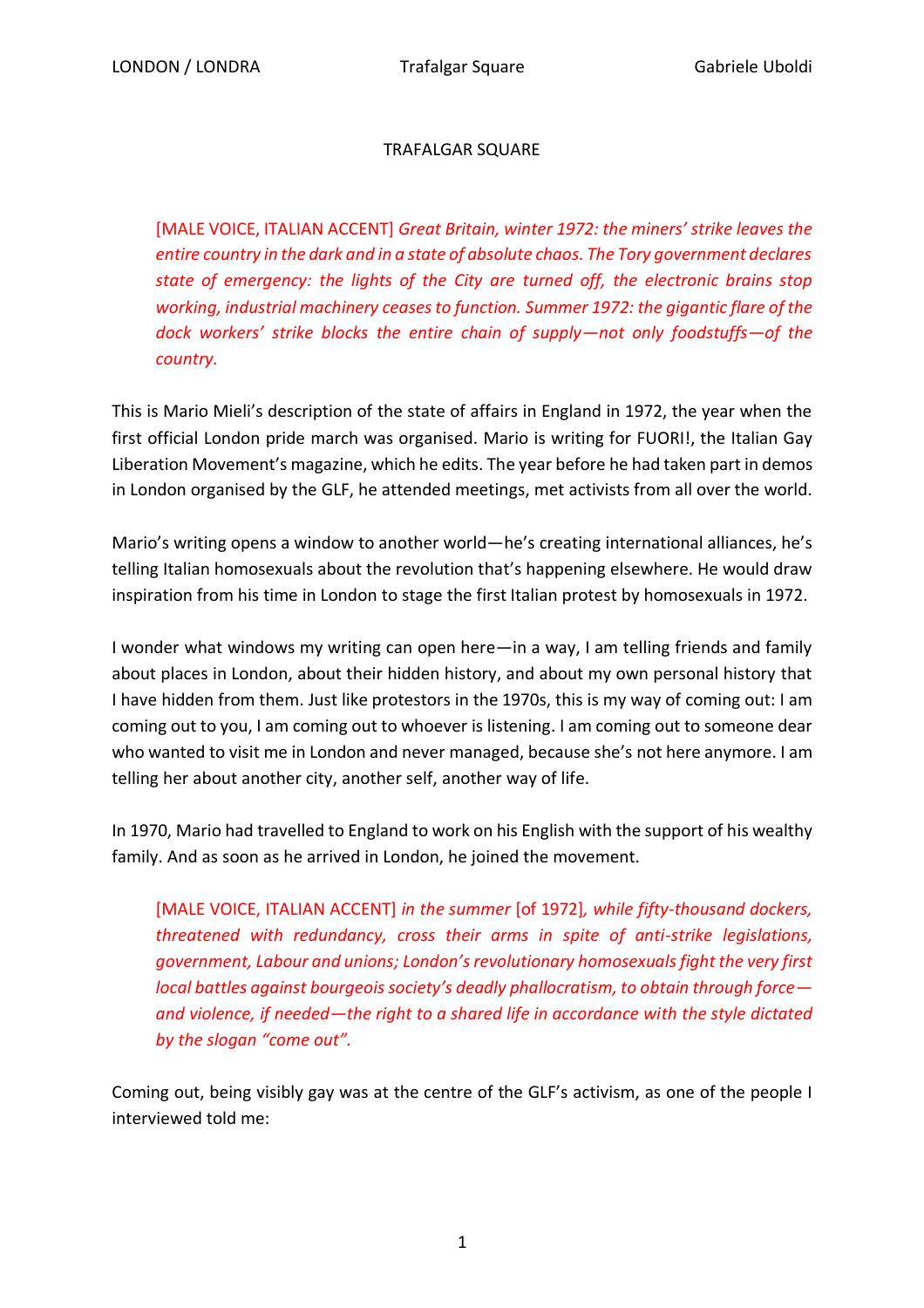[MALE VOICE] *the idea was one of coming out and making people aware that there were lots of us. [...] The emphasis was on going public because that made us free as well to demonstrate in any way we chose to make people aware of our situation.*

In this sense, the city's public spaces were a place to reclaim, a place to take over.

[MALE VOICE] Why public spaces? Protests are about public spaces. [We chose the *places] with the most impact [...] the cultural icons and institutions of the city.*

[MALE VOICE] *How did it feel? Well exhilarating, really, and a good laugh, and altogether enjoyable [...] very liberating, it was exciting to be standing on the plinth in Trafalgar Square.*

Trafalgar Square was the chosen location for either the start or the end of the first few demonstrations. From this page, on your phone or laptop you can see pictures from the first GLF demos in Trafalgar Square alongside pictures from my family's trip from 2011. These make up a small archive of my own engagement with this place—they merge personal and political history, they speak of my physical journey to London and my journey of discovery of queer history. Through this pictures, for the first time I look around Trafalgar Square and beyond the towering presence of Nelson I feel something else—I feel that this place is also mine, in a way, almost by accident.

My mum says she doesn't remember much about Trafalgar Square and perhaps the pictures you can find here are the only evidence that we were here ten years ago. Just like the photos from the 1970s demos, these pictures open windows to another time. I ask my mother about what she remembers of this place from her stay in the 1980s, I ask her about any photos she may have. She says her mother has thrown everything away for a reason we can't understand—and here I attempt to put together a queer family photo album, made of pictures and histories surviving and being forgotten, attempting to remember different events and trajectories crossing this square as I cross it now, as you walk on the same path I walked, the same path that the GLF walked at the start of the 1970s.

They say that the first pride march took place in 1972 starting from Trafalgar Square all the way to Hyde Park's Speakers' Corner. But many other demos took place in the area, and it's hard to pick out one march over others. When I asked one interviewee to tell me about the date of the first pride march, he replied:

## [MALE VOICE] *What do you call a pride march?*

He talked about other marches and demos around the area and then added: